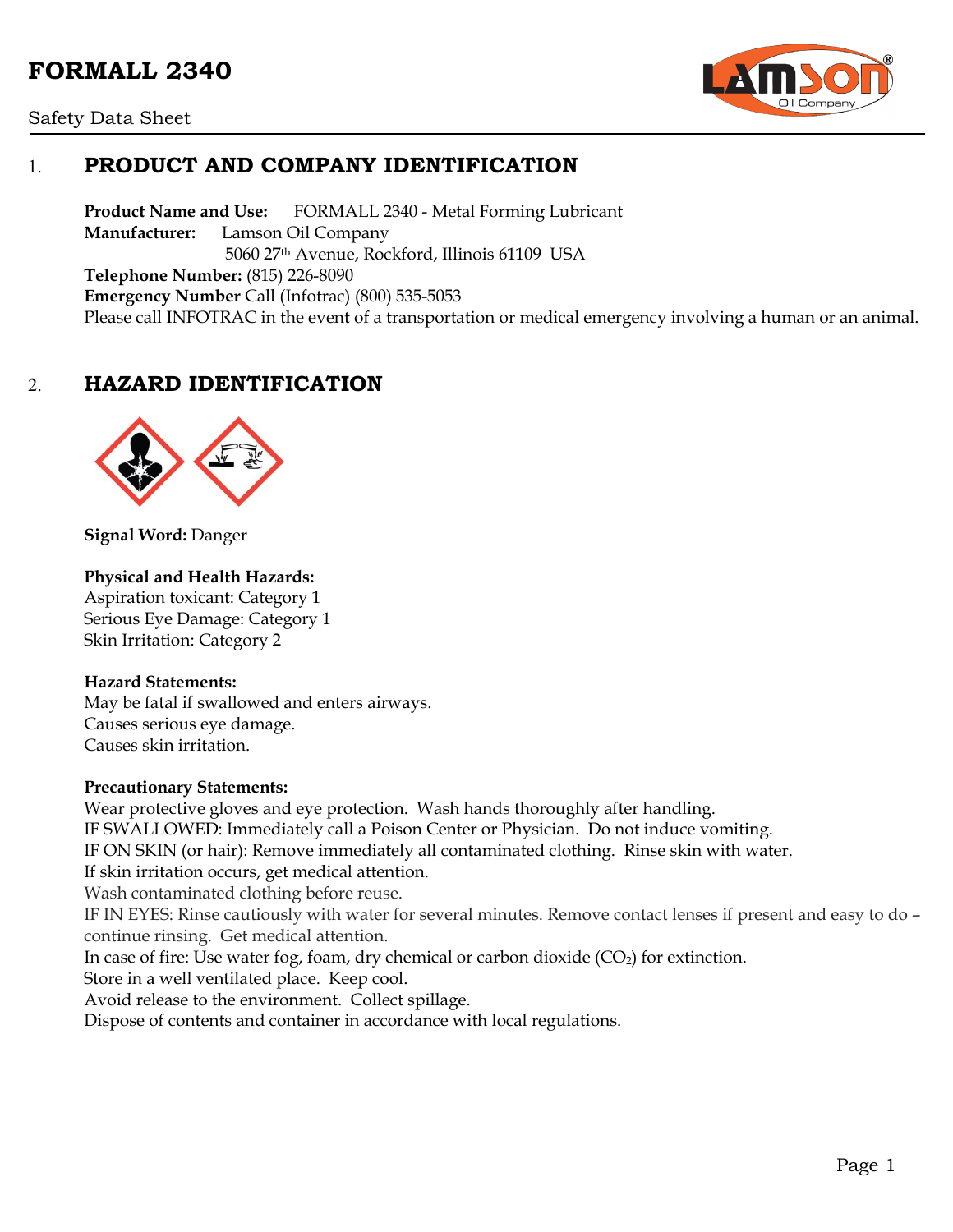### **3. COMPONENTS**

| <b>Ingredients Effecting Classification</b> | CAS#       | Weight $\%$ |
|---------------------------------------------|------------|-------------|
| Hydrotreated Distillate (Petroleum)         | 64742-46-7 | $> 50\%$    |
| <b>Emulsifier Base</b>                      | Mixture    | $>10\%$     |
| Nitrobutyl Morpholine                       | 2224-44-4  | $< 2\%$     |

### 4. **FIRST AID MEASURES**

**IF IN EYES:** Rinse cautiously with water for several minutes. Remove contact lenses if present and easy to do – continue rinsing. Get medical attention.

**IF ON SKIN** (or hair): Remove immediately all contaminated clothing. Rinse skin with water. If skin irritation occurs, get medical attention.

**IF SWALLOWED**: Immediately call a Poison Center or Physician. Do not induce vomiting.

**IF INHALED:** Remove to fresh air; apply artificial respiration if necessary. Get medical attention.

Ingested material may be aspirated into the lungs and cause chemical pneumonia.

## 5. **FIRE-FIGHTING MEASURES**

#### **General Hazard**

Petroleum products can form combustible mixtures at temperatures at or above the flash point. Empty containers can contain residues that can cause fires or explosions when exposed to heat, flames, or sparks.

#### **Fire-Fighting**

Keep fire exposed containers cool with water spray. Separate unburning product from fire. Use carbon dioxide, foam, or dry chemical extinguishing media to put out fires.

#### **Unusual Decomposition Products Under Fire Conditions**

None

## 6. **ACCIDENTAL RELEASE MEASURES**

#### **Personal Precautions**

Remove greatly contaminated clothing, including shoes and wash thoroughly after contact. Launder contaminated clothing before reuse.

#### **Environmental Precautions**

Stop leak if without risk. Dike large spills to prevent ingress into sewers and waterways. Eliminate all sources of ignition. Ensure adequate ventilation. Clean spills with absorbent and store in marked containers for disposal. Dispose in accordance with all applicable regulations.

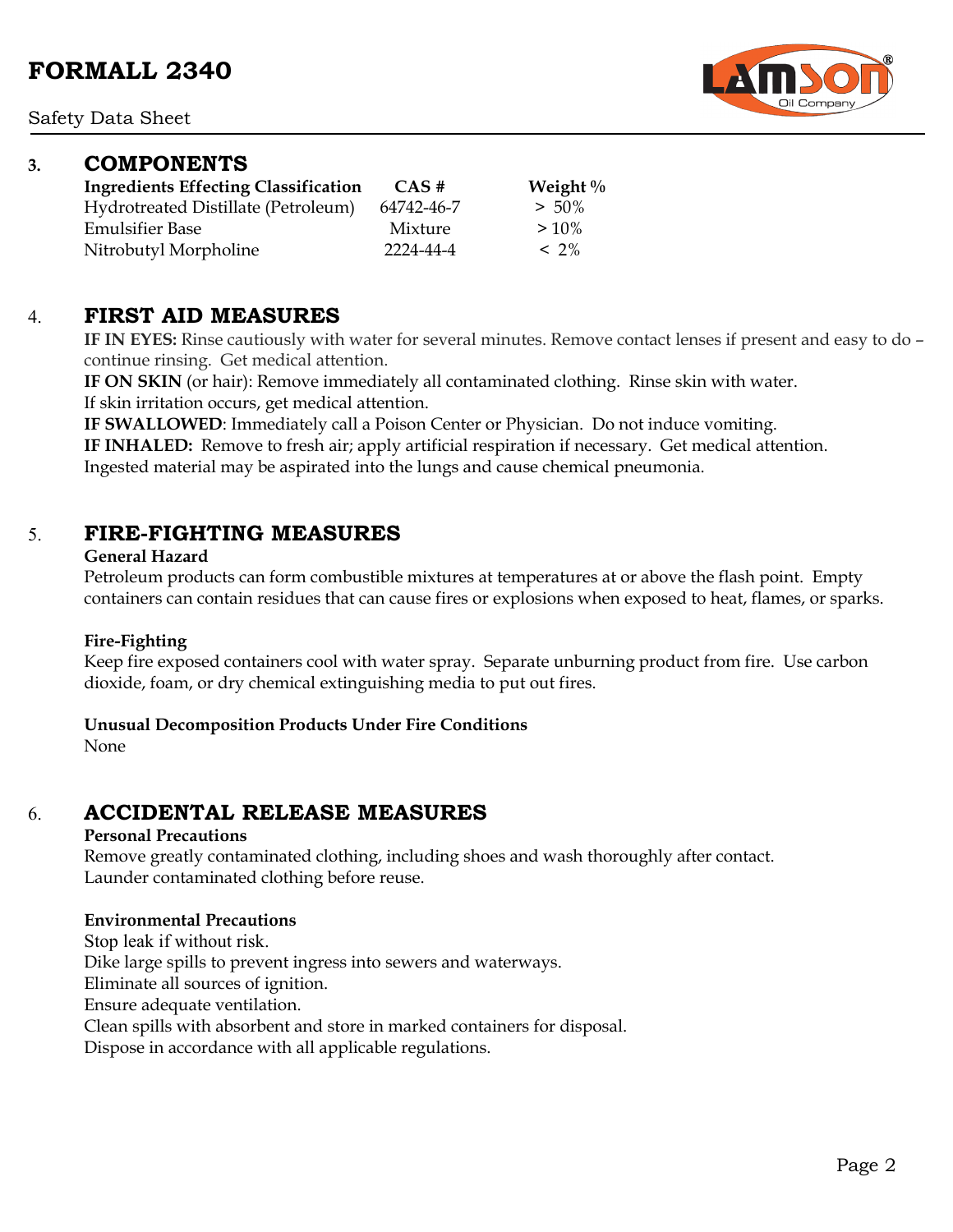

Safety Data Sheet

## 7. **HANDLING AND STORAGE**

#### **Safe Handling and Storage**

Do not handle, store, or dispense near open flames or ignition sources. Keep containers inside and out of direct sunlight. Avoid extreme temperatures. Do not reuse containers.

#### **Incompatible Products**

Avoid strong oxidizing and reducing agents.

# 8. **EXPOSURE CONTROL AND PERSONAL PROTECTION**

#### **Ventilation**

Local exhaust is usually sufficient. General exhaust is preferred.

#### **Personal Protection**

Use approved respirator when airborne exposure limits are exceeded. Use solvent resistant gloves to avoid prolonged contact. Wear goggles or safety glasses with splashguards.

#### **Work Place Exposure Guide Lines**

Petroleum Oil mist has a TLV limit of 5 mg/m3.

## 9. **PHYSICAL AND CHEMICAL PROPERTIES**

| <b>Boiling Point:</b>                          | > 500 °F                            |
|------------------------------------------------|-------------------------------------|
| Specific Gravity (water =1):                   | 0.85                                |
| Vapor pressure (mm Hg):                        | ${}_{0.01}$                         |
| <b>Melting Point:</b>                          | Not Applicable                      |
| Vapor Density (Air =1):                        | > 5                                 |
| Evaporation Rate (butyl Acetate=1):            | 0.01                                |
| Solubility in water:                           | Insoluble                           |
| Reactivity in water:                           | NIL                                 |
| <b>Appearance and Odor:</b>                    | Clear, light amber liquid; low odor |
| Flash point:                                   | 266 °F typical                      |
| Flammable Limits (volume percent in air):      | LEL: 0.4 UEL: 5.0                   |
| <b>Autoignition Temperature: approximately</b> | $477^{\circ}$ F                     |

## 10. **STABILITY AND REACTIVITY**

**Stability:** [ ] Unstable [ X ] Stable **Conditions to avoid:** None **Incompatibility (Materials to avoid):** Strong oxidizing and reducing agents. **Hazardous Decomposition Products:** Combustion may produce oxides of carbon. **Hazardous Polymerization:** [ ] May Occur [ X ] Will Not Occur **Conditions to Avoid:** Not Applicable